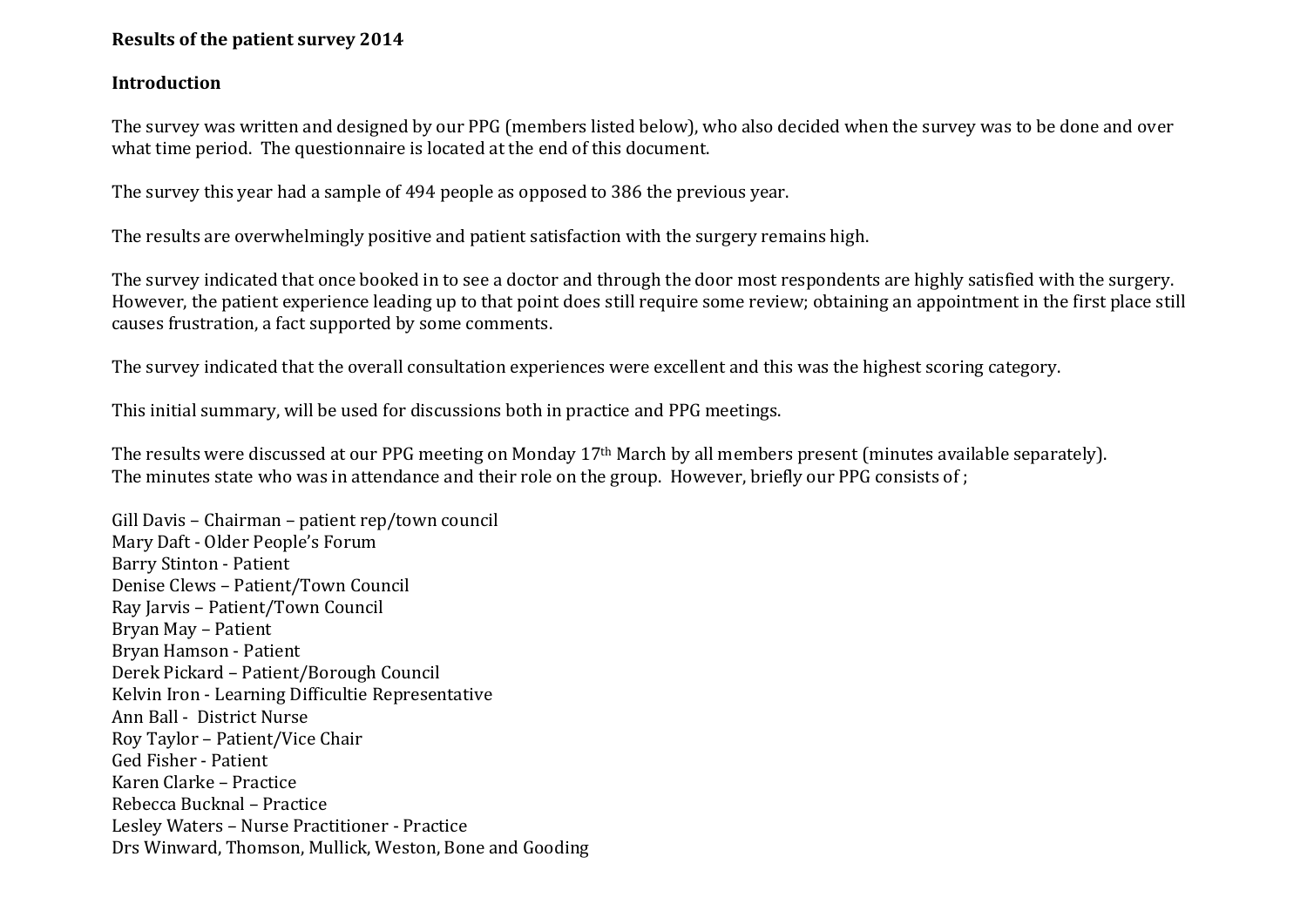The Practice welcomes new interest in becoming a member of the PPG and although our population is very well represented we do have vacancies for a representative of young mums, young people and those suffering with mental health problems. 'Adverts' and requests for new members are regularly put on the notice board. We have involved our staff who run our baby clinic in the recruitment drive for young mums, advertised on our dedicated notice board for young people and discussed representation with the Respect Yourself staff in the hope that they may be able to drum up some interest. A mental health champion on the group would be a great bonus but to date, despite calls for carers and or patients themselves we have been unsuccessful.

Anyone who may be interested should contact the Practice Manager in the first instance.

The practice is open;

Monday to Friday 8am – 5.30pm for face to face contact.

Monday to Friday 8.30am – 12.30pm and 1.45pm – 5.45pm - telephone access is available.

After 5.45pm the telephone system will give an alternative number to call, including that of the on call clinician who is available until 6.30pm.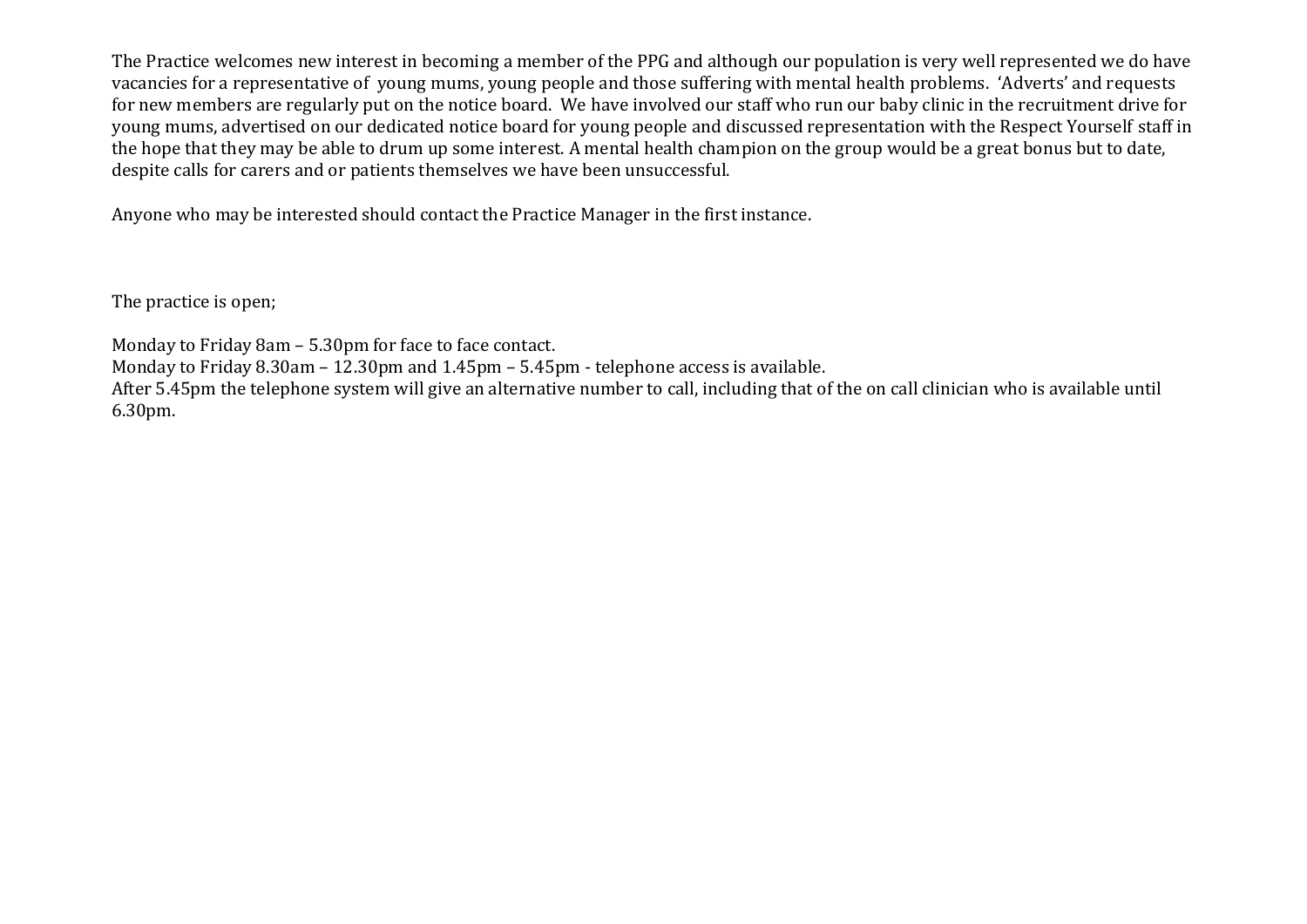| Access to a doctor or Nurse<br>2014                                                                                                                                                                                                                                                                                                   |                                                            |     |                          |               |              |                |                             |      |                    |
|---------------------------------------------------------------------------------------------------------------------------------------------------------------------------------------------------------------------------------------------------------------------------------------------------------------------------------------|------------------------------------------------------------|-----|--------------------------|---------------|--------------|----------------|-----------------------------|------|--------------------|
|                                                                                                                                                                                                                                                                                                                                       |                                                            |     | % Satisfaction score for | each question |              |                |                             |      |                    |
| The practice is open Monday to Friday 8am – 5.30pm for face to face<br>contact.<br>Telephone access is available Monday to Friday 8.30am – 12.30pm and<br>$1.45$ pm – 5.45pm.<br>After 5.45pm the telephone system will give an alternative number to<br>call, including that of the on call clinician who is available until 6.30pm. | Number of<br>people<br>who<br>answered<br>this<br>question | 5   | 4                        | 3             | $\mathbf{2}$ |                | <b>Very</b><br><b>Happy</b> | Good | <b>Not</b><br>Good |
| Speed with which the telephone was answered initially                                                                                                                                                                                                                                                                                 | 436                                                        | 8   | 22                       | 36            | 23           | 11             | 31                          | 36   | 33                 |
| Speed with which the telephone was answered if call transferred                                                                                                                                                                                                                                                                       | 281                                                        | 10  | 23                       | 38            | 23           | 6              | 32                          | 38   | 30                 |
| Length of time you had to wait for an appointment to see a Doctor or Nurse                                                                                                                                                                                                                                                            | 451                                                        | 19  | 22                       | 27            | 20           | 12             | 41                          | 27   | 32                 |
| Convenience of day and time of your appointment                                                                                                                                                                                                                                                                                       | 468                                                        | 25  | 28                       | 32            | 12           | 4              | 53                          | 32   | 15                 |
| Length of time you had to wait for a doctor or nurse of your choice                                                                                                                                                                                                                                                                   | 431                                                        | 16  | 23                       | 24            | 20           | 16             | 39                          | 24   | 37                 |
| Length of time waiting to check in with Reception                                                                                                                                                                                                                                                                                     | 477                                                        | 27  | 29                       | 29            | 14           | $\overline{2}$ | 56                          | 29   | 15                 |
| If used how easy did you find the automated check-in system                                                                                                                                                                                                                                                                           | 233                                                        | 18  | 29                       | 27            | 17           | 9              | 47                          | 27   | 26                 |
| Length of time waiting to see the Doctor or Nurse after your appointment time                                                                                                                                                                                                                                                         | 391                                                        | 11  | 24                       | 41            | 21           | 3              | 35                          | 41   | 24                 |
| Opportunity to speak to a Doctor or Nurse on the telephone when necessary                                                                                                                                                                                                                                                             | 373                                                        | 19  | 26                       | 36            | 16           | 4              | 45                          | 36   | 20                 |
| Opportunity of obtaining a home visit when necessary                                                                                                                                                                                                                                                                                  | 165                                                        | 13  | 18                       | 25            | 23           | 20             | 32                          | 25   | 43                 |
| Level of satisfaction with the after hours service at George Eliot                                                                                                                                                                                                                                                                    | 194                                                        | 14  | 20                       | 34            | 21           | 10             | 34                          | 34   | 31                 |
|                                                                                                                                                                                                                                                                                                                                       |                                                            | 180 | 264                      | 348           | 210          | 97             | 444                         | 348  | 307                |

**Overall satisfaction with access to a doctor or nurse is high.**

Areas for review:

- $\bullet$  Out of hours provision to be communicated to the CCG
- Appointment availability including home visits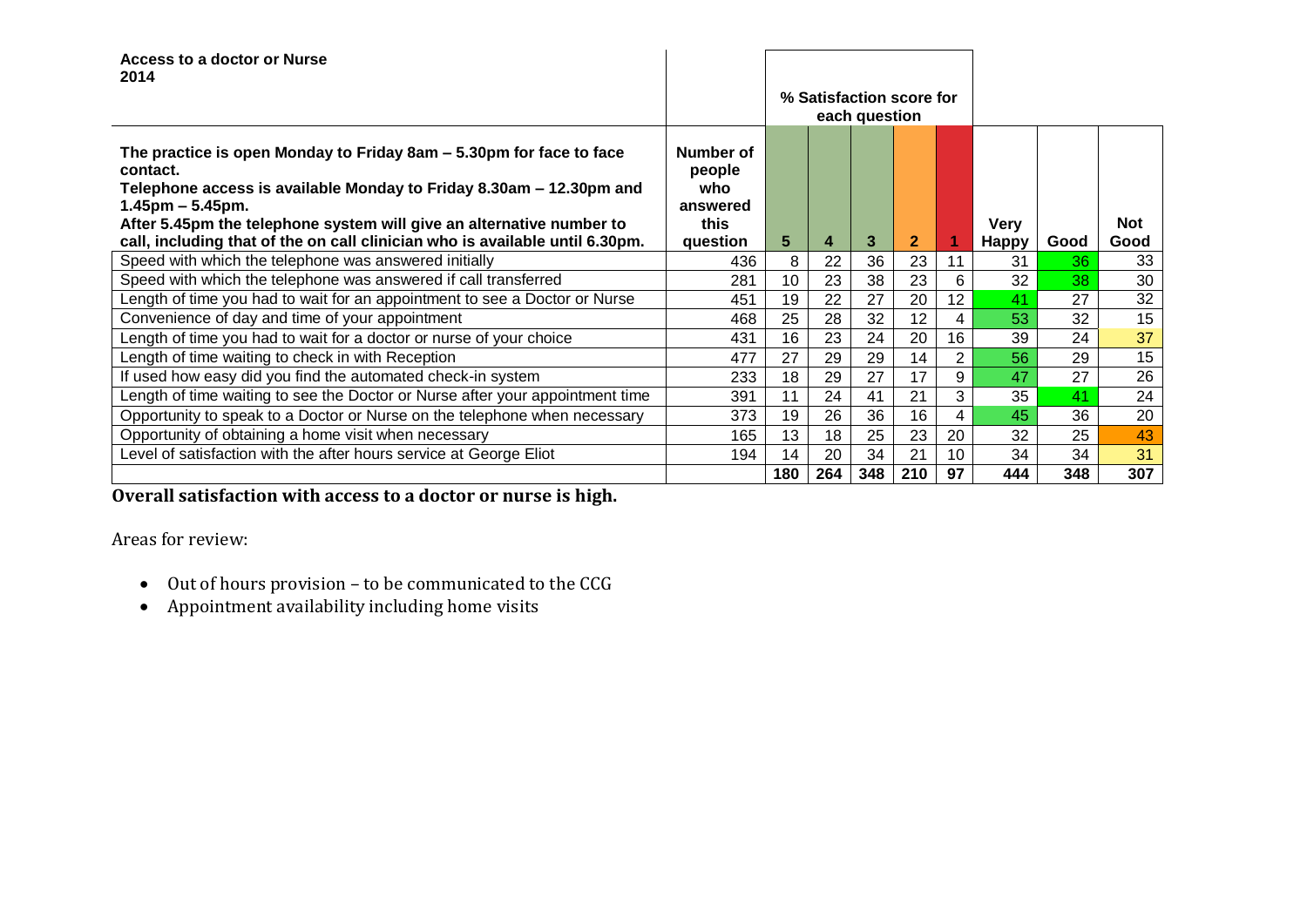| <b>Prescriptions</b>                                                                                       | Number of<br>people<br>who<br>answered<br>this<br>question | 5   | 4  | 3  | $\mathbf{2}$ |     | <b>Very</b><br><b>Happy</b> | Good | <b>Not</b><br><b>Happy</b> |
|------------------------------------------------------------------------------------------------------------|------------------------------------------------------------|-----|----|----|--------------|-----|-----------------------------|------|----------------------------|
| Prescription ready on time                                                                                 | 391                                                        | 33  | 28 | 24 | 0            | 4   | 61                          | 24   | 4                          |
| Prescription correctly issued                                                                              | 380                                                        | 34  | 28 | 28 |              | 3   | 63                          | 28   | 9                          |
| Handling of any queries                                                                                    | 351                                                        | 32  | 31 | 26 | 9            |     | 63                          | 26   | 10                         |
| Level of satisfaction with the amount of information provided by the Doctor<br>regarding your test results | 323                                                        | 28  | 30 | 31 | 9            | 2   | 58                          | 31   | 11                         |
| Where the results explained clearly to you and did you understand the                                      |                                                            |     |    |    |              |     |                             |      |                            |
| explanation give ?                                                                                         | 320                                                        | 32  | 29 | 29 | 9            |     | 61                          | 29   | 10                         |
|                                                                                                            |                                                            | Yes |    |    |              | No. |                             |      |                            |
| Were you told by your doctor when to contact us for your results?                                          | 340<br>100                                                 |     |    |    | 240          |     |                             |      |                            |
| Were you told when to contact us for the results by the hospital?                                          | 317                                                        | 100 |    |    |              | 240 |                             |      |                            |
| Results available when you contacted us                                                                    | 312                                                        | 58  |    |    |              | 182 |                             |      |                            |

**Overall satisfaction with handling of prescriptions is high.**

Areas for review:

Communication of results – all clinicians within the practice to be asked to inform patients of how to obtain results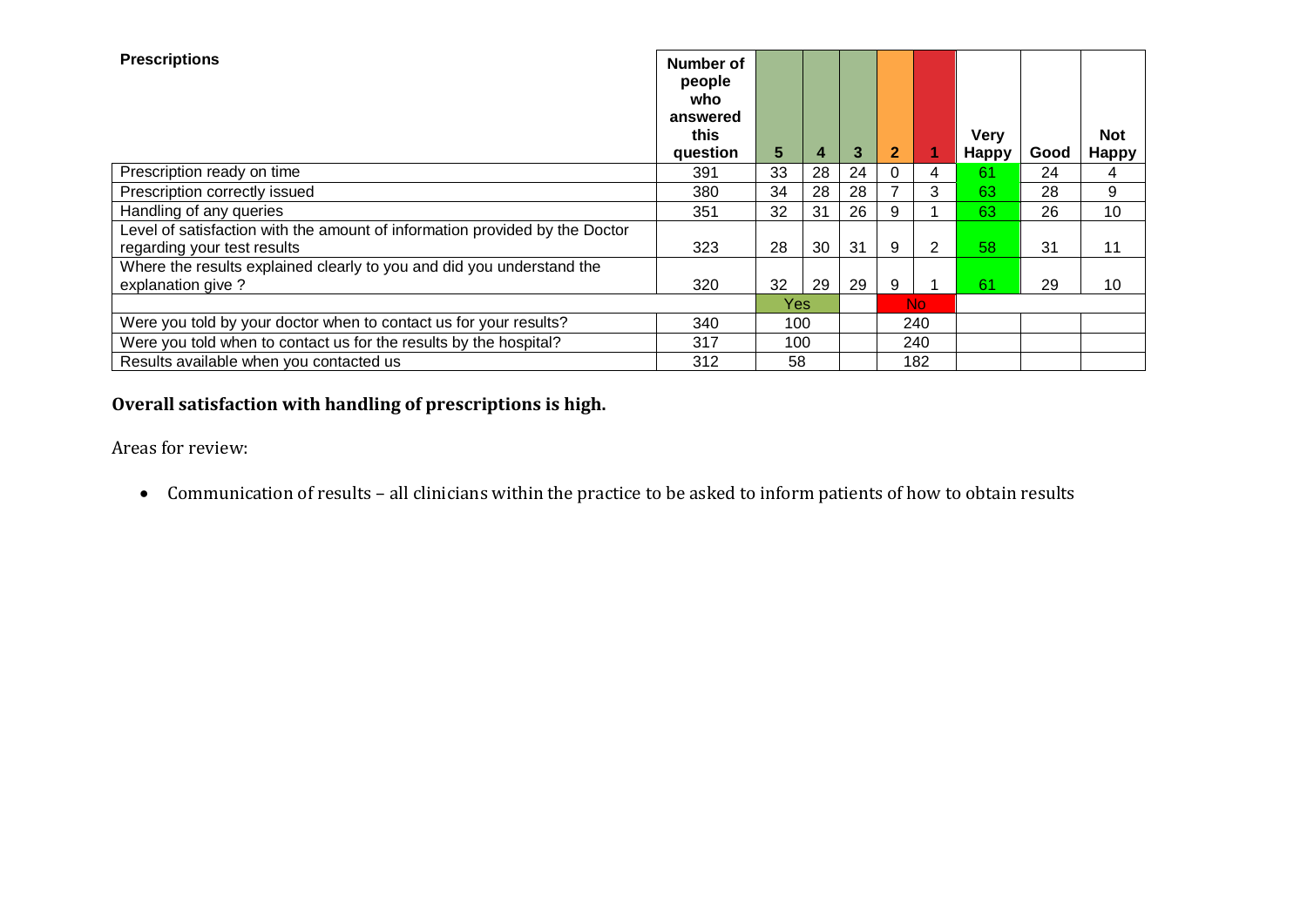| <b>Reception</b>                                                      | <b>Number of</b><br>people<br>who<br>answered<br>this<br>question | 5. | 4               | $\mathbf{3}$ | 2  |   | <b>Very</b><br><b>Happy</b> | Good | <b>Not</b><br><b>Happy</b> |
|-----------------------------------------------------------------------|-------------------------------------------------------------------|----|-----------------|--------------|----|---|-----------------------------|------|----------------------------|
| Was the information provided by the Reception staff clear and did you |                                                                   |    |                 |              |    |   |                             |      |                            |
| understand it?                                                        | 422                                                               | 27 | 32 <sup>2</sup> | 31           |    |   | 59                          | 31   | 10                         |
| The helpfulness of the Reception staff                                | 441                                                               | 31 | 30              | 27           | 10 | ົ | 61                          | 27   | 12 <sup>2</sup>            |
| The information provided by other staff other than reception          | 371                                                               | 27 | -31             | 31           | 10 | 0 | 58                          | 31   | 10                         |
| The helpfulness of other staff                                        | 360                                                               | 26 | 29              | 34           |    |   | 56                          | 34   | 10                         |

# **The overall satisfaction with Reception is high.**

Areas for review:

- Some comments on the feedback form indicated that some patients find answering questions regarding an appointment to be intrusive or embarrassing. This has been noted and will be reviewed.
- The automated check-in system, when used and operational was liked. However, it was apparent from the survey that the majority of patients do not use this service. We will make an effort to encourage it's use by promoting the patient benefits.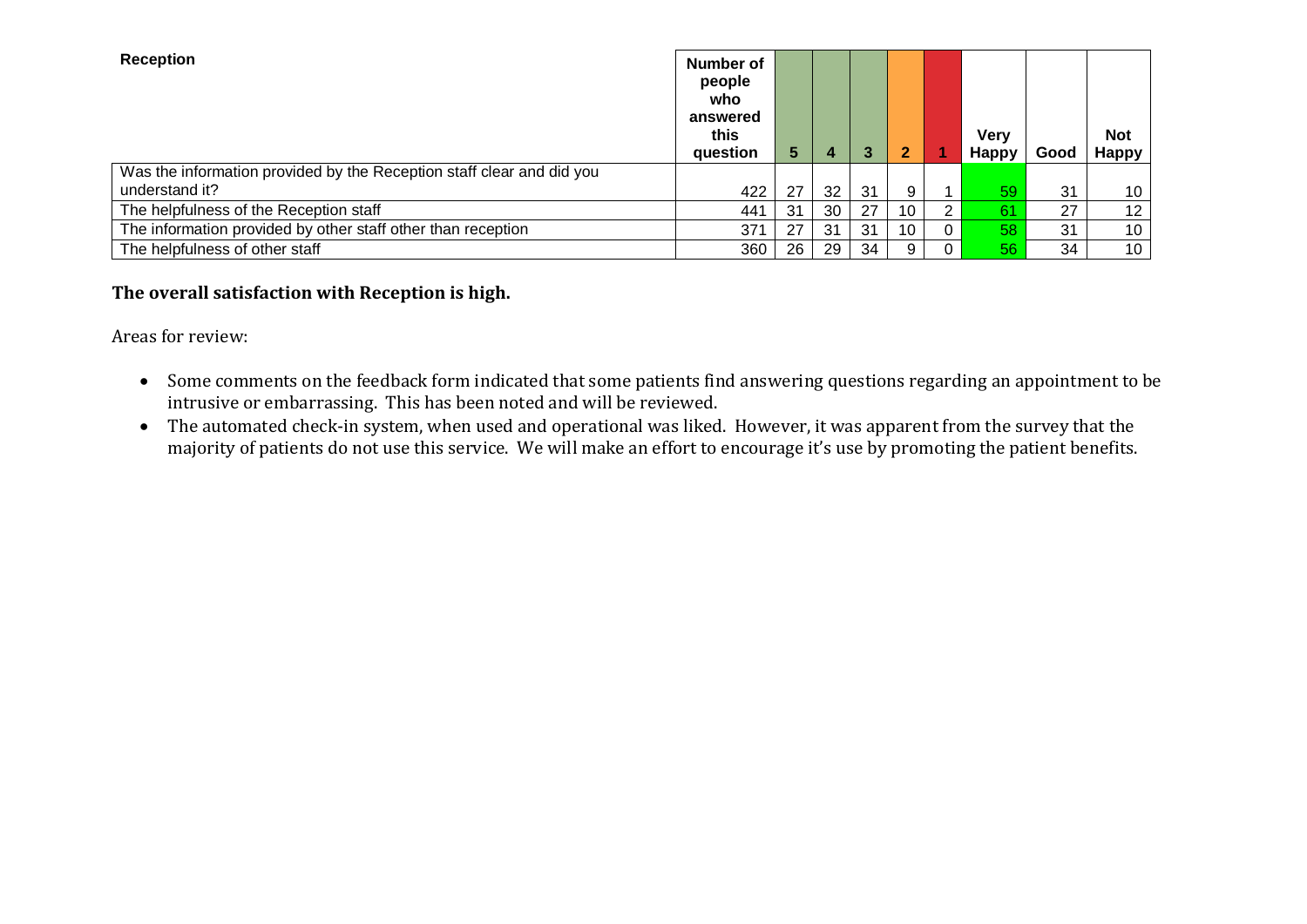| Level of satisfaction with medical appointments and interaction with<br>medical staff | Number of<br>people<br>who<br>answered<br>this<br>question | 5   | 4   | 3   |    |   | <b>Very</b><br><b>Happy</b> | Good | <b>Not</b><br><b>Happy</b> |
|---------------------------------------------------------------------------------------|------------------------------------------------------------|-----|-----|-----|----|---|-----------------------------|------|----------------------------|
| Giving you enough time                                                                | 452                                                        | 40  | 33  | 20  | 5. |   | 74.                         | 20   | 6                          |
| Listening to you                                                                      | 454                                                        | 45  | 30  | 20  | 4  |   | 75                          | 20   | 5                          |
| Involving you in decisions about your care                                            | 443                                                        | 42  | 30  | 23  | 4  |   | 72                          | 23   | 5                          |
| Treating you with care and concern                                                    | 452                                                        | 46  | 29  | 20  | 4  | 0 | 75                          | 20   | 5                          |
| Finally My overall satisfaction with this Practice                                    | 453                                                        | 36  | 32  | 25  | 6  |   | 68                          | 25   | 6                          |
| <b>Overall totals</b>                                                                 |                                                            | 210 | 155 | 108 | 23 | 4 | 365                         | 108  | 26                         |

**Overall the satisfaction level of medical care is as usual very high.**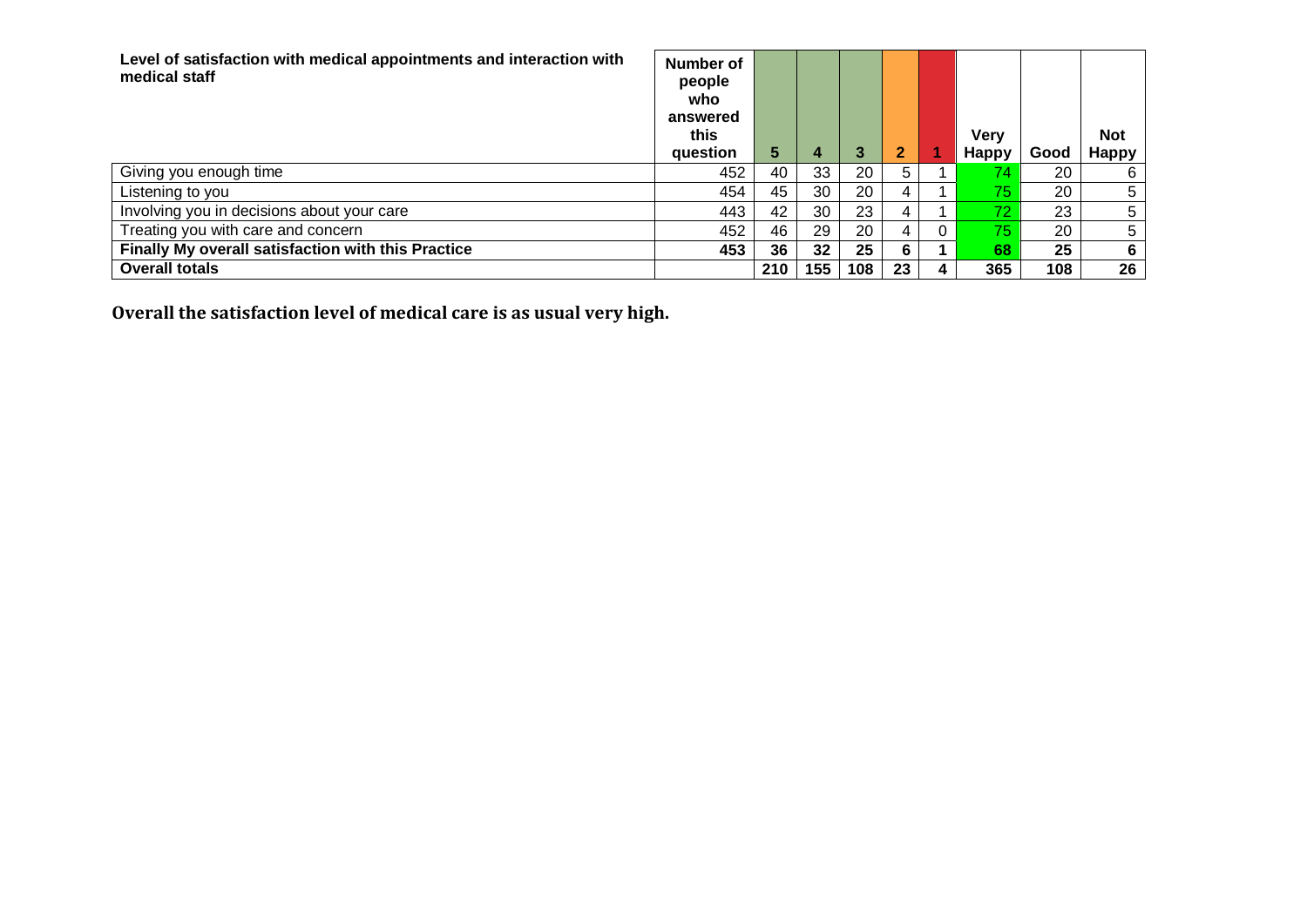# **Comments and Feedback summary**

All feedback both positive and negative will be used as discussion points to see where there are opportunities to further improve patient satisfaction.

Comments have been summarised. It is important to note that the suggestions included here are for note and do not imply action is being taken. Yet.

| Surgery hours            | Extend hours to support working people more – after 6 and weekends<br>$\bullet$    |
|--------------------------|------------------------------------------------------------------------------------|
|                          | More open surgeries                                                                |
|                          | Open surgeries require a lot of queuing and a long wait                            |
| Pharmacy                 | Repeat prescriptions were an issue for 3 people                                    |
| Reception area           | Needs brightening up<br>$\bullet$                                                  |
|                          | Would like more PPG feedback and activity visible on notice boards                 |
| Appointment availability | Would like to be able to book nursing staff using telephone booking system         |
| and waiting times        | Long wait for appointment to see own doctor                                        |
|                          | More doctors                                                                       |
| Reception                | Intrusive questions when booking in or making appointment                          |
|                          | Mixed customer service – some good, some interactions not so positive<br>$\bullet$ |
|                          | Answering the phones takes a long time<br>$\bullet$                                |
|                          | PAYE customers particularly suffer with long pick up times.                        |

To put these comments into perspective, only **87** people out of the **494** respondents made comments, so specific comments relate to 17% of the survey respondents. Of these **17 were suggestions, 23 were issues, and 47 were highly positive comments**. Most noted the improvements that have been made following the last survey.

The majority of suggestions or complaints related to: Telephone answering time and the length of wait for appointments.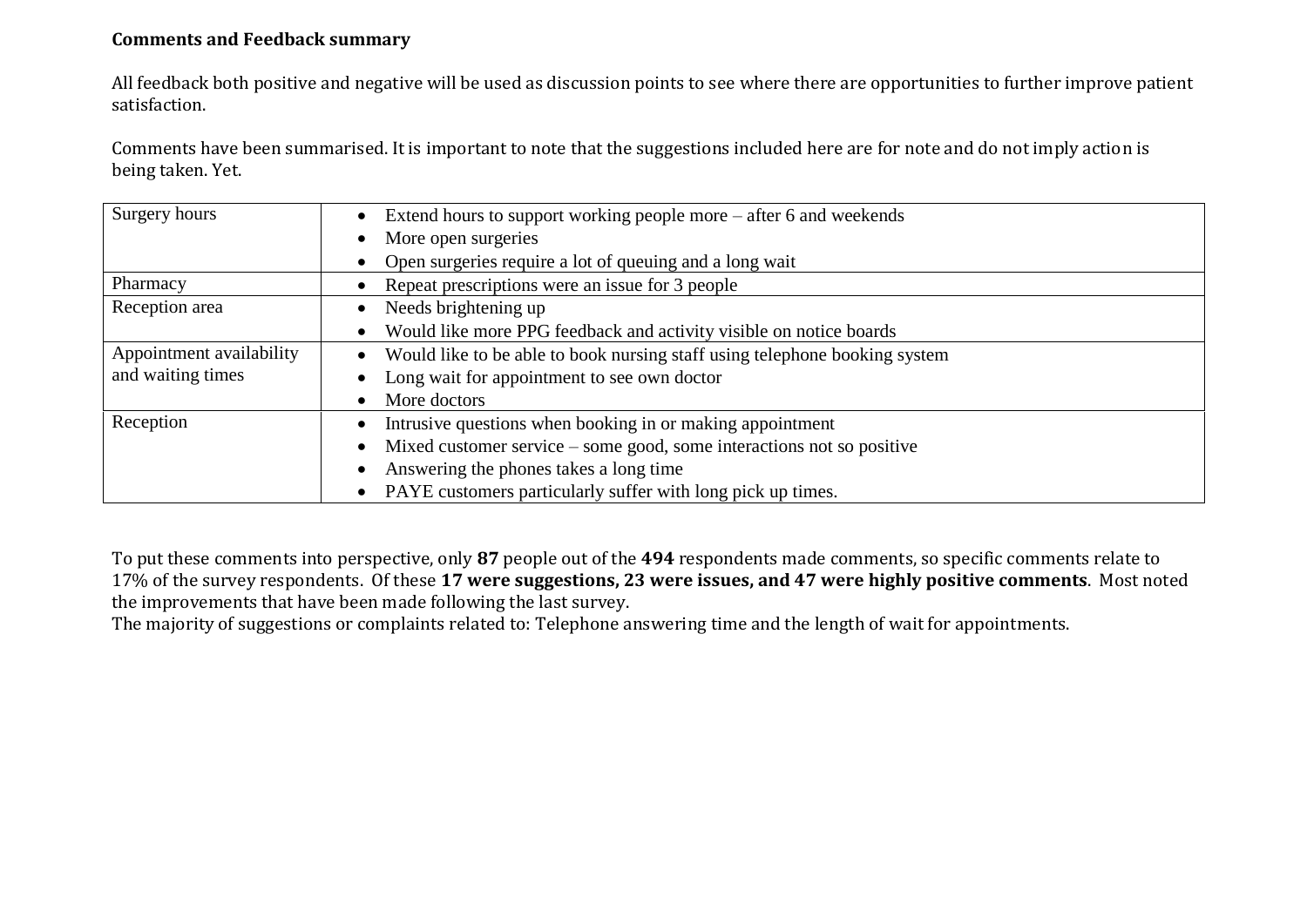## **Next steps**

- The results and feedback will be reviewed and actions plan drawn up.
- We will set our selves measureable targets where improvements can be made and publish these.

## **Priority areas**

The patients would like to see our waiting room revamped, our phones answered more quickly and our car park extended. Equally they also understand that there is no quick fix and that nothing will change overnight.

The main priority for the practice would be for the patients to use the on line forms for requests, the 24/7 booking system and most importantly would be the self check in. All of the above would cut down the need for receptionist time tremendously and would free staff up to do other things to benefit patients. The practice need to do an advertising campaign for all of the above.

The Practice would also very much like to see our car park developed, however, unfortunately there constraints beyond the Practice's control preventing this development.

The Practice is currently gaining quotes in order to have our waiting room renovated, however, the group are aware that this is only quotations and is not a promise of work being done!

There will be a discussion point put on the next staff meeting agenda encouraging faster answering of the telephones, however, patients need to be aware that there are a number of incoming lines and only two staff to answer them, therefore patience is required.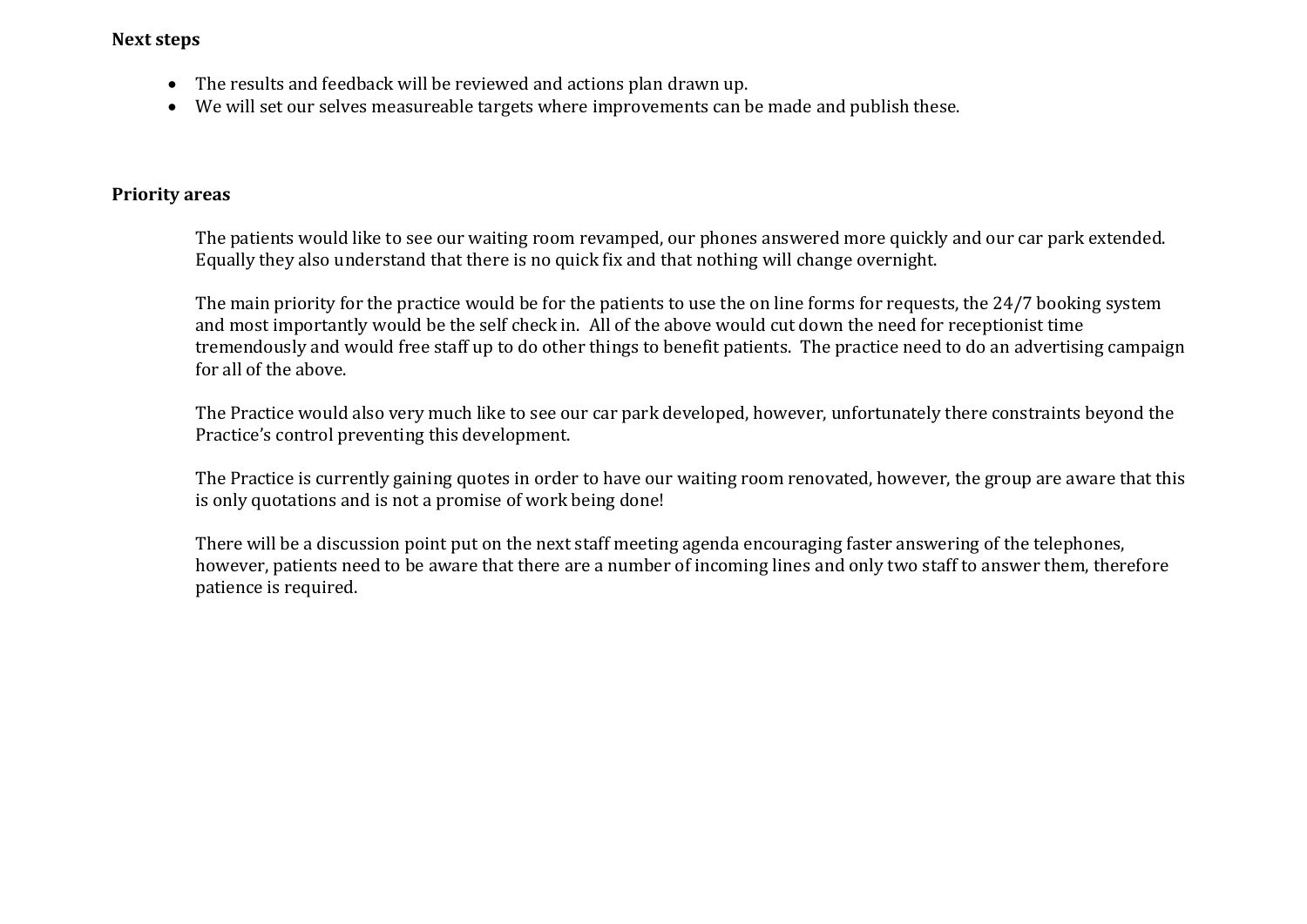THE ATHERSTONE SURGERY

#### **"IMPROVING THE PRACTICE" QUESTIONNAIRE**

#### **INTRODUCTION**

This questionnaire is designed for issue to practice patients to assess their satisfaction with the service provided.

### **QUESTIONNAIRE**

You can help the Practice to improve its service.

- The Doctors and staff welcome your feedback
- Please do not write your name on this survey
- Please read and complete this survey while waiting for your appointment

Are you seeing: Please tick as appropriate

- o Doctor
- o Practice Nurse
- o Nurse Practitioner
- o Health Care Assistant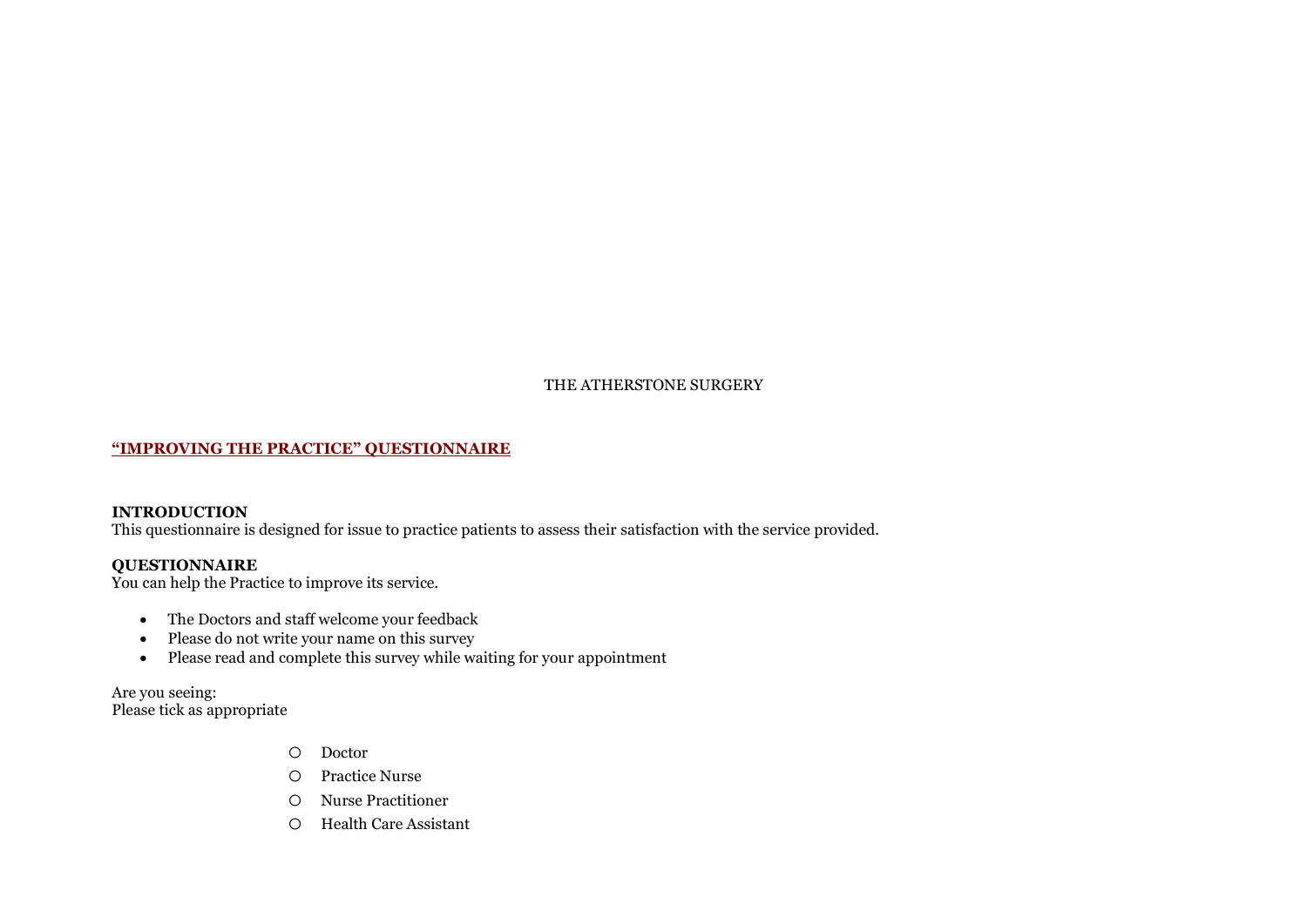# PLEASE RATE EACH OF THE FOLLOWING AREAS BY TICKING ONCE ON EACH LINE:

|    |                                                                                                                                   | <b>Not</b><br>Applicable | Poor         | Fair           | Good         | <b>Very</b><br>Good | Excellent |
|----|-----------------------------------------------------------------------------------------------------------------------------------|--------------------------|--------------|----------------|--------------|---------------------|-----------|
|    | <b>Access to a Doctor or Nurse</b>                                                                                                |                          |              |                |              |                     |           |
| 1. | Speed at which the telephone was<br>answered initially                                                                            |                          | $\mathbf{1}$ | $\overline{2}$ | 3            | $\overline{4}$      | 5         |
| 2. | Speed at which the telephone was<br>answered if call transferred                                                                  |                          | $\mathbf{1}$ | $\overline{2}$ | $\mathbf{3}$ | $\overline{4}$      | 5         |
| 3. | Length of time you had to wait for an<br>appointment between booking and seeing<br>the Doctor or Nurse                            |                          | $\mathbf{1}$ | $\overline{2}$ | 3            | $\overline{4}$      | 5         |
| 4. | Convenience of day and time of your<br>appointment                                                                                |                          | $\mathbf{1}$ | $\overline{2}$ | 3            | $\overline{4}$      | 5         |
| 5. | Length of time you had to wait for an<br>appointment to see the Doctor of your<br>choice between booking and seeing the<br>Doctor |                          | $\mathbf{1}$ | $\overline{2}$ | 3            | $\overline{4}$      | 5         |
| 6. | Length of time waiting to check in with<br>Reception                                                                              |                          | $\mathbf{1}$ | $\mathbf{2}$   | 3            | $\overline{4}$      | 5         |
| 7  | How easy do you find the automated<br>check-in system                                                                             |                          | $\mathbf{1}$ | $\overline{2}$ | 3            | $\overline{4}$      | 5         |
|    |                                                                                                                                   | *Delete as<br>applicable | Poor         | Fair           | Good         | Very<br>Good        | Excellent |
| 8  | Length of time waiting to see the Doctor or<br>Nurse after your appointment time                                                  |                          | $\mathbf{1}$ | $\overline{2}$ | 3            | $\overline{4}$      | 5         |
| 9  | Opportunity of speaking to a Doctor or<br>Nurse on the telephone when necessary                                                   |                          | $\mathbf{1}$ | $\overline{2}$ | 3            | $\overline{4}$      | 5         |
|    | 10 Opportunity of obtaining a home visit when<br>necessary                                                                        |                          | $\mathbf{1}$ | $\mathbf{2}$   | 3            | $\overline{4}$      | 5         |
| 11 | Level of satisfaction with the after hours<br>service provided by Harmony at George<br>Eliot                                      |                          | $\mathbf{1}$ | $\overline{2}$ | 3            | $\overline{4}$      | 5         |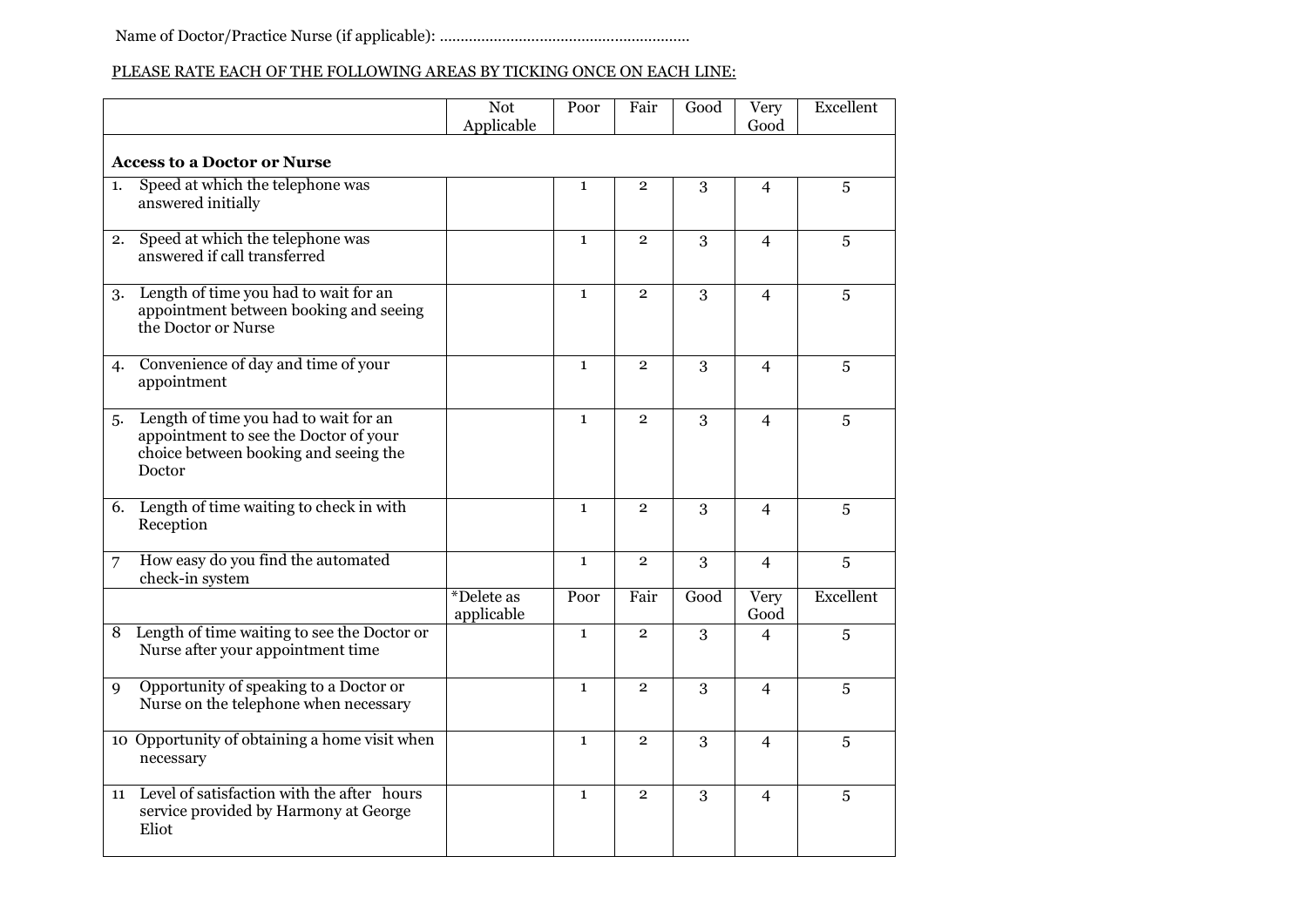|    | 12 Prescription ready on time                                                                                    |                   | $\mathbf{1}$                                                                                       | $\overline{2}$ | 3    | $\overline{4}$ | 5         |
|----|------------------------------------------------------------------------------------------------------------------|-------------------|----------------------------------------------------------------------------------------------------|----------------|------|----------------|-----------|
| 13 | Prescription correctly issued                                                                                    |                   | $\mathbf{1}$                                                                                       | $\mathbf{2}$   | 3    | $\overline{4}$ | 5         |
| 14 | Handling of any queries                                                                                          |                   | $\mathbf{1}$                                                                                       | $\overline{2}$ | 3    | $\overline{4}$ | 5         |
|    | <b>Obtaining test results</b>                                                                                    |                   |                                                                                                    |                |      |                |           |
| 15 | Were you told when to contact us for your<br>results by the Doctor?                                              | $*$ Yes/No        |                                                                                                    |                |      |                |           |
|    | 16 Were you told when to contact us for the<br>results by the hospital?                                          | $*$ Yes/No        |                                                                                                    |                |      |                |           |
| 17 | Results available when you contacted us                                                                          | $*$ Yes/No        |                                                                                                    |                |      |                |           |
|    | 18 Level of satisfaction with the amount of<br>information provided by the Doctor<br>regarding your test results |                   | $\mathbf{1}$                                                                                       | $\overline{2}$ | 3    | $\overline{4}$ | 5         |
|    | 19 Where the results explained clearly to you<br>and did you understand the explanation<br>give                  |                   | $\mathbf{1}$                                                                                       | $\overline{2}$ | 3    | $\overline{4}$ | 5         |
|    | <b>About the staff</b>                                                                                           |                   |                                                                                                    |                |      |                |           |
|    | 20 Was the information provided by the<br>Reception staff clear and did you<br>understand it                     |                   | $\mathbf{1}$                                                                                       | $\overline{2}$ | 3    | 4              | 5         |
| 21 | The helpfulness of the Reception staff                                                                           |                   | $\mathbf{1}$                                                                                       | $\overline{2}$ | 3    | $\overline{4}$ | 5         |
|    | 22 The information provided by other staff<br>other than reception                                               |                   | $\mathbf{1}$                                                                                       | $\overline{2}$ | 3    | $\overline{4}$ | 5         |
|    | 23 The helpfulness of other staff                                                                                |                   | $\mathbf{1}$                                                                                       | $\overline{2}$ | 3    | $\overline{4}$ | 5         |
|    |                                                                                                                  | Not<br>Applicable | Poor<br>Last time you saw or spoke to a Doctor/Nurse how good was that Doctor/Nurse at each of the | Fair           | Good | Very<br>Good   | Excellent |